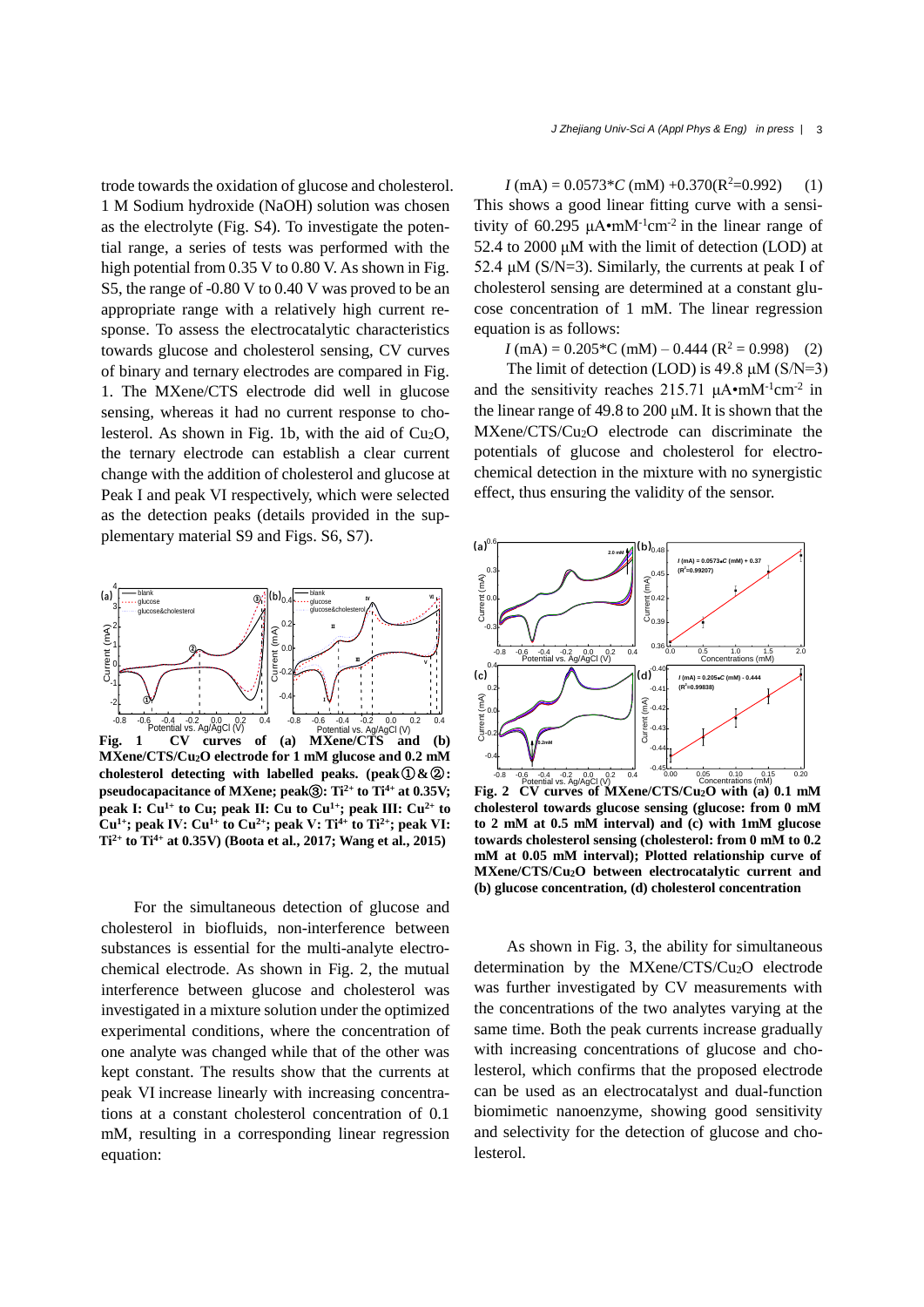4 *| J Zhejiang Univ-Sci A (Appl Phys & Eng) in press*



**Fig. 3 CV responses of MXene/CTS/Cu2O for simultaneous detection of glucose and cholesterol (adding 0.5 mM glucose and 0.05 mM cholesterol each time). The inset plots are corresponding peak currents fitted lines**

# **2.3 Electrocatalytic mechanism**

The obtained results demonstrate that the ternary MXene/CTS/Cu<sub>2</sub>O electrode exhibits superior electrocatalytic performance towards glucose and cholesterol sensing and so has the potential for on-site and real-time multi-analyte monitoring. The irreversible oxidation of MXene upon exposure to an anodic potential over 0.2 V is overcome by the addition of CTS (Lorencova et al., 2017), which is attached to MXene layers through electrostatic and hydrogen-bonding interactions between its active amino groups and the OH, O and F groups on the surface of the MXene nanosheets (Song and Wang, 2020). The increased specific surface area ensures the reversible redox action of elemental Ti for glucose detection. Based on the results, we propose the following equation for the oxidation of glucose at peak Ⅵ:

$$
2TiO2+C6H12O6(glucose)+2H2O
$$

 $\rightarrow$ 2Ti<sup>3+</sup>+6OH<sup>-</sup>+C<sub>6</sub>H<sub>10</sub>O<sub>6</sub> (glucolactone) (3) For cholesterol sensing, Cu2O nanoparticles act

as the electrocatalyst and play vital roles in efficient electron transport. The predominance of transition metal species in electrocatalysts arises because of their unpaired d-electrons and unfilled d-orbitals which are available for forming bonds with absorbates, which can be considered as ligands to the central transition metal ion acting as the catalyst center (Pletcher, 1984). Moreover, the low redox potential for cholesterol sensing at peak Ⅰ can greatly reduce the interference of other common species in biofluids, increasing the practicality of the biosensor for clinical application. There is published work supporting the view that hydroxyl radicals (.OH) can initiate the cholesterol auto-oxidation to produce oxysterols (Khaliq et al., 2020; Lee et al., 1997). Through the analysis of experimental phenomena (details provided in the supplementary material S10 and Fig. S8), the redox action can be deduced as follows:

$$
Cu1++OH++e-\rightarrow Cu+.OH
$$
 (4)

$$
.OH + Cholesterol \rightarrow Oxysterol \tag{5}
$$

In short, well-dispersed  $Cu<sub>2</sub>O$  nanoparticles on a MXene/CTS substrate can provide abundant metal active edges and promote heterogeneous charge transfer and reactivity. With increasing concentrations of cholesterol, more  $Cu<sub>2</sub>O$  particles are consumed, leading to a decreased signal. MXene/CTS film with high specific surface area supplies more channels for diffusion of ions and establishes easy access for glucose and cholesterol, accelerating the electron transfer rate and enhancing the conductivity of the composite. The positively charged CTS acts as an effective binder to enhance the interfacial interaction between the negatively charged MXene sheets, greatly improving the mechanical strength of the electrode (Fig. S9). The synergistic effect among these three components contributes to the particular electrocatalytic performance of the MXene/CTS/Cu<sub>2</sub>O electrode. Table S1 shows the comparison of key performance indicators between our electrode and other biosensors. Evidently, the coupling and coordinated nanoarchitecture exhibits competitive electrocatalytic performance, and meets the need for non-enzymatic multi-analyte detection. The CV curves measured at different scan rates from 10 mV/s to 60 mV/s are shown in Fig. S10, illustrating the diffusion-controlled process for glucose and cholesterol detection.

# **2.4 Interference studies and practical applications**

Interference tests were conducted to evaluate the selectivity of the MXene/CTS/ $Cu<sub>2</sub>O$  towards glucose and cholesterol. The experiments were conducted with additions of 0.5 mM sucrose (SC), uric acid (UA), acetaminophen (APAP), lactose (LT), NaCl, ascorbic acid (AA) or l-cysteine (L-c). The amperometric response curves were recorded at peak Ⅵ and peak Ⅰ (*vs.* Ag/AgCl) with 0.5 mM glucose and 0.05 mM cholesterol as the final addition, respectively. The peak current value of 1 M NaOH electrolyte was selected as the blank current. As shown in Fig. 4, considering the excessive concentration of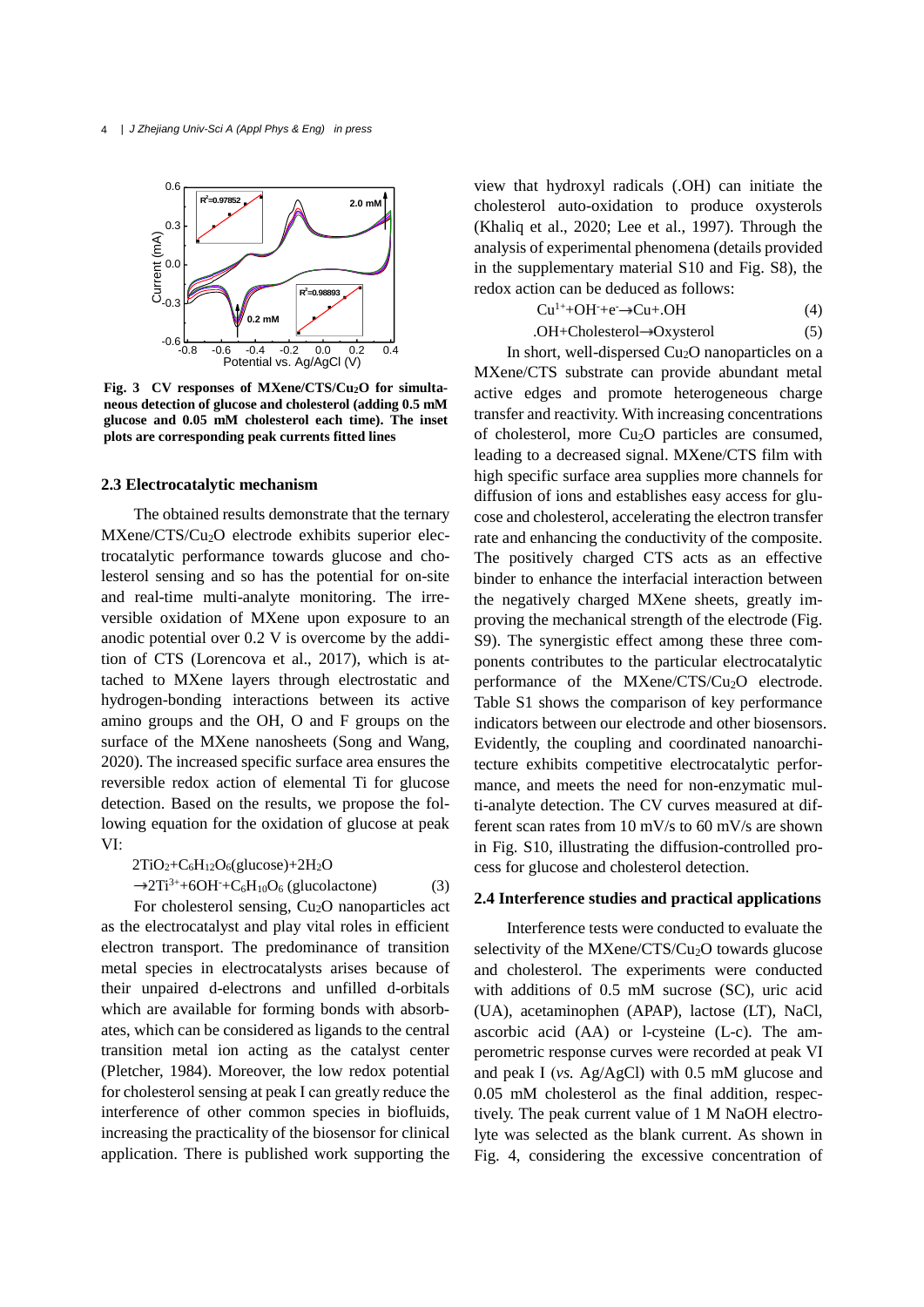interfering species added, the current responses of glucose and cholesterol are still the most significant, demonstrating selectivity toward glucose and cholesterol detection.



**Fig. 4 Current responses of the MXene/CTS/Cu2O electrode to the addition of interfering agents (0.5 mM): sucrose, uric acid, acetaminophen, lactose, NaCl, ascorbic acid and l-gystein at the potential for (a) glucose sensing (0.5 mM), (b) cholesterol sensing (0.05 mM)**

The practical application of MXene/CTS/Cu<sub>2</sub>O biosensor was investigated by testing the glucose and cholesterol concentrations in human serum samples which were provided by Zhongda Hospital in Nanjing, China. The normal concentrations of glucose and cholesterol in the human body are 5 mM and 5.2 mM respectively. The total cholesterol contains a mixture of free and esterified cholesterol in serum. Less than 10% of cholesterol exists in the free state (Shih et al., 2009; Raj et al., 2014) and it can be oxidated directly by the proposed non-enzymatic sensor without the need for cholesterol esterase and cholesterol oxidase (Huang et al., 2011; Dey and Raj, 2013; Patil et al., 2018). Therefore, the serum sample can be tested within the linear range at 20-fold dilution, ensuring minimal sample requirements. The spike and recovery method was employed and the analytical results are listed in Table 1. The results obtained suggest that the developed biosensor based on MXene/CTS/Cu2O electrode exhibits suitability for simultaneous detection of glucose and cholesterol in actual samples and offers high potential for practical applications in clinical diagnosis.

**Table 1 Simultaneous detection of glucose and cholesterol samples in 5% human serum with the MXene/CTS/Cu2O electrochemical biosensor**

| Sam- | Meta-       | [meta-                    | [meta-                       | Reco-        |
|------|-------------|---------------------------|------------------------------|--------------|
| ple  | bolites     | bolites]Added             | bolites] <sub>Measured</sub> | very $(\% )$ |
|      | glucose     | $0.5 \text{ }\mathrm{mM}$ | 0.50462107                   | 100.92%      |
|      | choleaterol | $0.1 \text{ mM}$          | 0.09803922                   | 98.04%       |
| 2    | glucose     | $0.5 \text{ }\mathrm{mM}$ | 0.49353050                   | 98.71%       |
|      | cholesterol | $0.1 \text{ mM}$          | 0.10294118                   | 102.94%      |

# **4 Conclusions**

In summary, a free-standing MXene/CTS/Cu2O electrode was formed through electrostatic interaction of MXene and CTS with opposite charges, followed by the electrodeposition of Cu2O. Taking advantage of the synergistic function of MXene/CTS layers and Cu2O nanoparticles, this ternary electrode exhibits excellent sensing capabilities for glucose and cholesterol with preferable linear ranges that can cover the full concentration range in clinical diagnosis. For glucose sensing, the sensitivity was 60.295  $\mu$ A•mM<sup>-1</sup>cm<sup>-2</sup> with LOD to be 52.4  $\mu$ M (S/N=3), while a sensitivity up to 215.71  $\mu$ A•mM<sup>-1</sup>cm<sup>-2</sup> and LOD low to 49.8  $\mu$ M (S/N=3) were achieved for cholesterol detection. Additionally, this biosensor possesses superior anti-interference ability and reproductivity, and thus exhibits great potential for genuine sample analysis. Accordingly, the as-prepared enzyme-free MXene/CTS/Cu<sub>2</sub>O electrode acts as a biomimetic electrocatalyst with excellent performance for analysis of multi-metabolites, and overcomes the disadvantages of an enzyme-based biosensor. This work has proposed a versatile strategy for designed and fabricated self-assembled nanocomposite materials with tuned structural and functional properties. It is a first attempt which could be easily integrated into portable electrochemical devices, facilitating effective routine monitoring of blood metabolites and paving the way for commercialization and point-of-care testing.

#### **Supporting Information**

Supporting Information is available in the online version or from the author.

#### **Acknowledgements**

This work was supported by the National Key Scientific Instrument and Equipment Development Project (Grant No.: 51627808), National Natural Science Foundation of China (Grant No. 51605088), Natural Science Foundation of Jiangsu Province (Grant No. BK20170667, BK20201278), Postgraduate Research & Practice Innovation Program of Jiangsu Province (Grant No.: SJCX20\_0026) and the Zhishan Youth Scholar Program of SEU.

## **Author contributions**

Tao Hu designed the research. Man Zhang processed the corresponding data. Hui Dong and Tong Li participated in methodology and discussion. Xiaobei Zang provided the original technique of experiments and reviewing. Man Zhang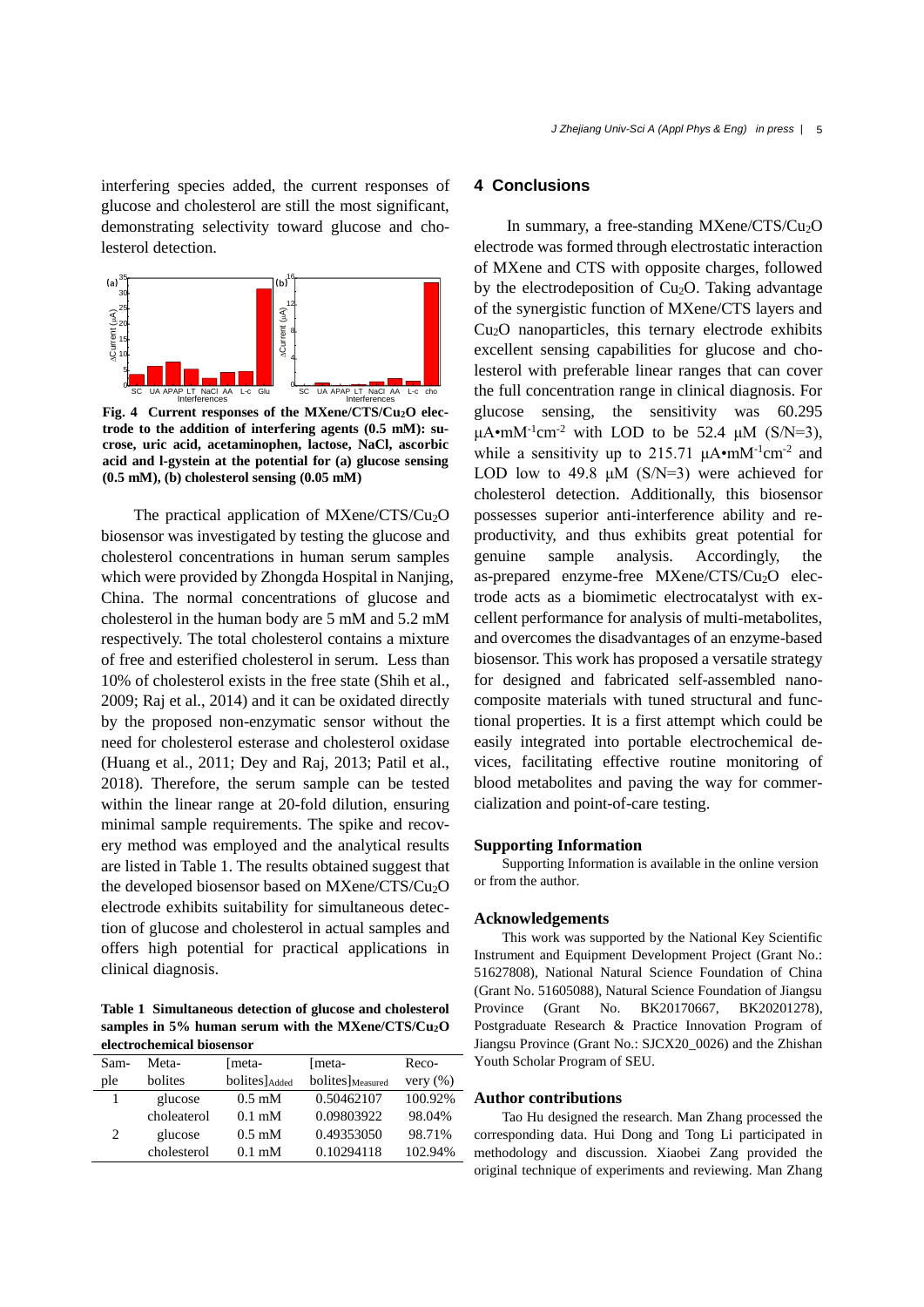wrote the first draft of the manuscript. Zhonghua Ni and Xiao Li helped to organize the manuscript. Man Zhang and Xiao Li revised and edited the final version.

#### **Conflict of interest**

The authors declare that they have no conflict of interest.

#### **Ethical approval**

All procedures followed were in accordance with the ethical standards of the responsible committee on human experimentation (Institute of Process Engineering, Chinese Academy of Sciences China) and with the Helsinki Declaration of 1975, as revised in 2008(5). Informed consent was obtained from all patients for being included in the study.

#### **References**

- Ahmad R, Khan M, Tripathy N, et al., 2020. Hydrothermally Synthesized Nickel Oxide Nanosheets for Non-Enzymatic Electrochemical Glucose Detection. *J Electrochem Soc*, 167(10). https://doi.org/10.1149/1945-7111/ab9757
- Anasori B, Lukatskaya MR, Gogotsi Y, 2017. 2D metal carbides and nitrides (MXenes) for energy storage. *Nat Rev Mater,* 2(2).

https://doi.org/10.1038/natrevmats.2016.98

- Bairagi PK, Verma N, 2018. Electrochemically deposited dendritic poly (methyl orange) nanofilm on metal-carbon-polymer nanocomposite: A novel non-enzymatic electrochemical biosensor for cholesterol. *J Electroanal Chem*, 814: 134-143. https://doi.org/10.1016/j.jelechem.2018.02.011
- Boota M, Pasini M, Galeotti F, et al., 2017. Interaction of Polar and Nonpolar Polyfluorenes with Layers of Two-Dimensional Titanium Carbide (MXene): Intercalation and Pseudocapacitance. *Chem Mater,* 29(7): 2731-2738.

https://doi.org/10.1021/acs.chemmater.6b03933

Dey RS, Raj CR, 2013. Redox-Functionalized Graphene Oxide Architecture for the Development of Amperometric Biosensing Platform. *Acs Appl Mater Inter,* 5(11): 4791-4798.

https://doi.org/10.1021/am400280u

- Dong X, Zhang Y, Ding B, et al., 2018. Layer-by-layer self-assembled two-dimensional MXene/layered double hydroxide composites as cathode for alkaline hybrid batteries. *J Power Sources*, 390: 208-214. https://doi.org/10.1016/j.jpowsour.2018.04.058
- Fan Y, Liu J, Wang Y, et al., 2017. A wireless point-of-care testing system for the detection of neuron-specific enolase with microfluidic paper-based analytical devices. *Biosensors and Bioelectronics*, 95: 60-66. https://doi.org/10.1016/j.bios.2017.04.003
- Gao J, Huang W, Chen Z, et al., 2019. Simultaneous detection of glucose, uric acid and cholesterol using flexible microneedle electrode array-based biosensor and multi-channel portable electrochemical analyzer. *Sensors and*

*Actuators B: Chemical,* 287: 102-110. https://doi.org/10.1016/j.snb.2019.02.020

- Grozdanov I, 1994. Electroless Chemical-deposition Technique for Cu2O Thin-films. *Mater Lett,* 19(5-6): 281-285. https://doi.org/10.1016/0167-577X(94)90171-6
- Henry P, Thomas F, Benetos A, et al., 2002. Impaired Fasting Glucose, Blood Pressure and Cardiovascular Disease Mortality. *Hypertension,* 40(4): 458-463. https://doi.org/10.1161/01.HYP.0000032853.95690.26
- Huang, Q., Y. An, L. Tang, et al., 2011. A dual enzymatic-biosensor for simultaneous determination of glucose and cholesterol in serum and peritoneal macrophages of diabetic mice: Evaluation of the diabetes-accelerated atherosclerosis risk. *Analytica Chimica Acta,* 707(1-2): 135-141.

https://doi.org/10.1016/j.aca.2011.09.003

- Jaime J, Rangel G, Munoz-Bonilla A, et al., 2017. Magnetite as a platform material in the detection of glucose, ethanol and cholesterol. *Sensor Actuat B-Chem,* 238: 693-701. https://doi.org/10.1016/j.snb.2016.07.059
- Ji R, Wang L, Wang G, et al., 2014. Synthesize Thickness Copper (I) Sulfide nanoplates on Copper Rod and It's Application as Nonenzymatic Cholesterol Sensor. *Electrochim Acta,* 130: 239-244. https://doi.org/10.1016/j.electacta.2014.02.155
- Khaliq N, Rasheed MA, Cha G, et al., 2020. Development of non-enzymatic cholesterol bio-sensor based on TiO<sup>2</sup> nanotubes decorated with Cu2O nanoparticles. *Sensors and Actuators B: Chemical,* 302: 127200. https://doi.org/10.1016/j.snb.2019.127200
- Khazaei M, Arai M, Sasaki T, et al., 2013. Novel Electronic and Magnetic Properties of Two-Dimensional Transition Metal Carbides and Nitrides. *Adv Funct Mater,* 23(17): 2185-2192.

https://doi.org/10.1002/adfm.201202502

Lee, J.H., D.W. Shoeman, S.S. Kim, et al., 1997. The effect of superoxide anion in the production of seven major cholesterol oxidation products in aptoric and protic conditions. *International Journal of Food Sciences and Nutrition.* 48(2): 151-159. https://doi.org/10.3109/09637489709006975

Li G, Liao JM, Hu GQ, et al., 2005. Study of carbon nanotube modified biosensor for monitoring total cholesterol in blood. *Biosensors and Bioelectronics,* 20(10): 2140-2144.

- https://doi.org/10.1016/j.bios.2004.09.005 Li Z, Qiao K, Shi W, et al., 2016. Biosynthesis of poly(glycolate-co-lactate-co-3-hydroxybutyrate) from glucose by metabolically engineered Escherichia coli. *Metab Eng,* 35: 1-8. https://doi.org/10.1016/j.ymben.2016.01.004
- Li X, Ren K, Zhang M, et al., 2019. Cobalt functionalized MoS2/carbon nanotubes scaffold for enzyme-free glucose detection with extremely low detection limit. *Sensors and Actuators B: Chemical*, 293: 122-128. https://doi.org/10.1016/j.snb.2019.04.137
- Liang X, Garsuch A, Nazar LF, 2015. Sulfur Cathodes Based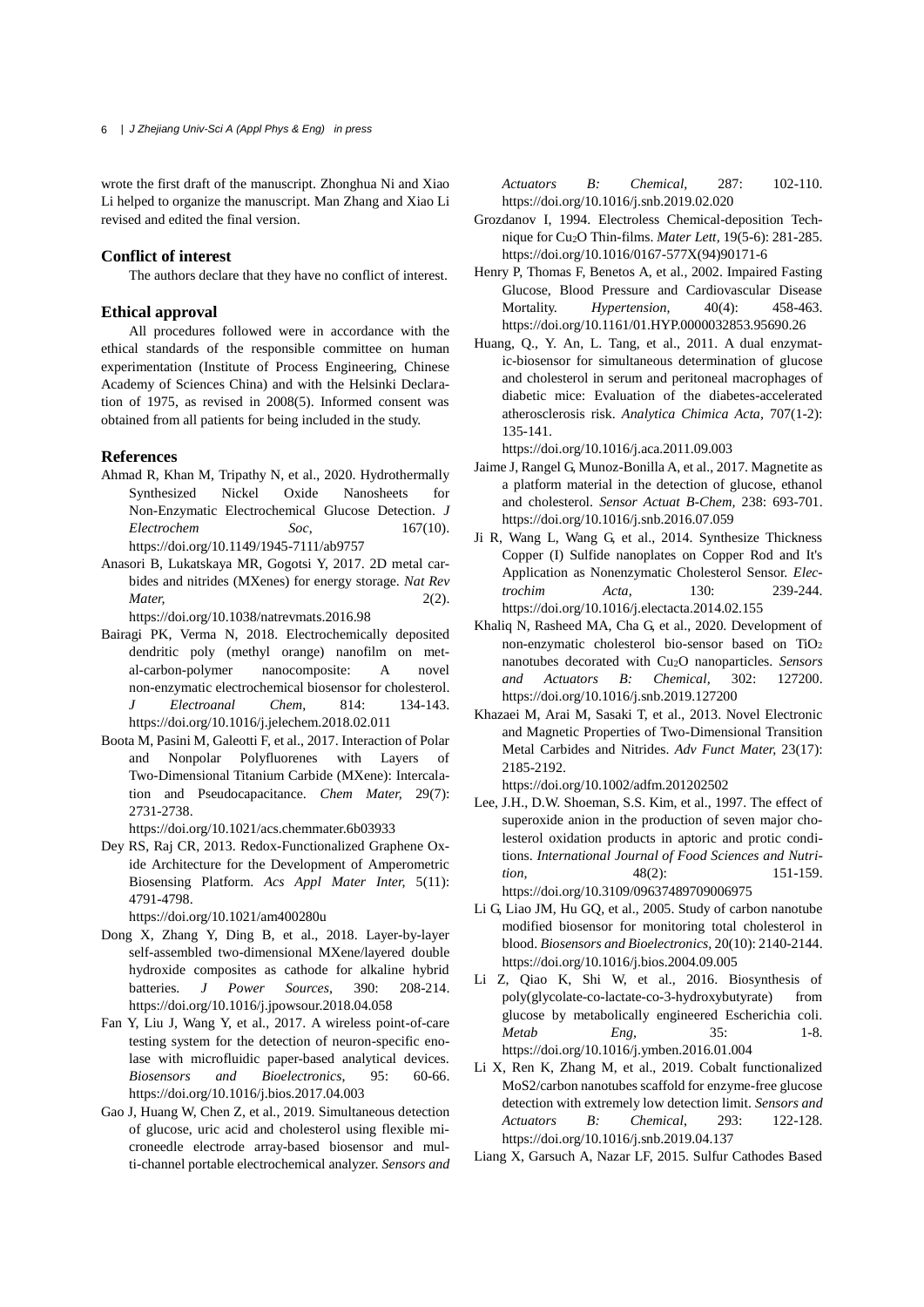on Conductive MXene Nanosheets for High-Performance Lithium-Sulfur Batteries. *Angewandte Chemie International Edition,* 54(13): 3907-3911. https://doi.org/10.1002/anie.201410174

- Ling Z, Ren CE, Zhao M, et al., 2014. Flexible and conductive MXene films and nanocomposites with high capacitance. *P Natl Acad Sci Usa,* 111(47): 16676-16681. https://doi.org/10.1073/pnas.1414215111
- Lorencova L, Bertok T, Dosekova E, et al., 2017. Electrochemical performance of  $Ti_3C_2T_x$  MXene in aqueous media: towards ultrasensitive H2O<sup>2</sup> sensing. *Electrochim Acta,* 235: 471-479. https://doi.org/10.1016/j.electacta.2017.03.073
- Lu X, Tao L, Song D, et al., 2018. Bimetallic Pd@Au nanorods based ultrasensitive acetylcholinesterase biosensor for determination of organophosphate pesticides. *Sensors and Actuators B: Chemical,* 255: 2575-2581. https://doi.org/10.1016/j.snb.2017.09.063
- Mashtalir O, Naguib M, Mochalin VN, et al., 2013. Intercalation and delamination of layered carbides and carbonitrides. *Nat Commun,* 4(1). https://doi.org/10.1038/ncomms2664
- Naguib M, Kurtoglu M, Presser V, et al., 2011. Two-Dimensional Nanocrystals Produced by Exfoliation of Ti3AlC2. *Adv Mater,* 23(37): 4248-4253. https://doi.org/10.1002/adma.201102306
- Oh JK, Lee DI, Park JM, 2009. Biopolymer-based microgels/nanogels for drug delivery applications. *Prog Polym Sci.* 34(12): 1261-1282. https://doi.org/10.1016/j.progpolymsci.2009.08.001
- Pagare PK, Torane AP, 2016. Band gap varied cuprous oxide (Cu2O) thin films as a tool for glucose sensing. *Microchim Acta,* 183(11): 2983-2989. https://doi.org/10.1007/s00604-016-1949-6
- Patil SB, Dheeman DS, Al-Rawhani MA, et al., 2018. An integrated portable system for single chip simultaneous measurement of multiple disease associated metabolites. *Biosensors and Bioelectronics,* 122: 88-94. https://doi.org/10.1016/j.bios.2018.09.013
- Phetsang S, Jakmunee J, Mungkornasawakul P, et al., 2019. Sensitive amperometric biosensors for detection of glucose and cholesterol using a platinum/reduced graphene oxide/poly(3-aminobenzoic acid) film-modified screen-printed carbon electrode. *Bioelectrochemistry,* 127: 125-135.

https://doi.org/10.1016/j.bioelechem.2019.01.008

- Pletcher D, 1984. Electrocatalysis: present and future. *J Appl Electrochem,* 14(4): 403-415. https://doi.org/10.1007/BF00610805
- Raj V, Johnson T, Joseph K, 2014. Cholesterol aided etching of tomatine gold nanoparticles: A non-enzymatic blood cholesterol monitor. *Biosensors and Bioelectronics,* 60: 191-194.

https://doi.org/10.1016/j.bios.2014.03.062

Rengaraj A, Haldorai Y, Kwak CH, et al., 2015. Electrodeposition of flower-like nickel oxide on CVD-grown graphene to develop an electrochemical non-enzymatic biosensor. *J Mater Chem B,* 3(30): 6301-6309. https://doi.org/10.1039/c5tb00908a

- Shih, W., M. Yang, M.S. Lin, 2009. Development of disposable lipid biosensor for the determination of total cholesterol. *Biosensors and Bioelectronics,* 24(6): 1679-1684. https://doi.org/10.1016/j.bios.2008.08.055
- Shumyantseva V, Deluca G, Bulko T, et al., 2004. Cholesterol amperometric biosensor based on cytochrome P450scc. *Biosensors and Bioelectronics,* 19(9): 971-976. https://doi.org/10.1016/j.bios.2003.09.001
- Sinha A, Dhanjai, Zhao H, et al., 2018. MXene: An emerging material for sensing and biosensing. *Trac-Trend Anal Chem,* 105: 424-435. https://doi.org/10.1016/j.trac.2018.05.021
- Song P, Wang H, 2020. High-Performance Polymeric Materials through Hydrogen‐Bond Cross‐Linking. *Adv Mater,* 32(18): 1901244. https://doi.org/10.1002/adma.201901244
- Wang X, Kajiyama S, Iinuma H, et al., 2015. Pseudocapacitance of MXene nanosheets for high-power sodium-ion hybrid capacitors. *Nat Commun,* 6. https://doi.org/10.1038/ncomms7544
- Wang Y, Dou H, Wang J, et al., 2016. Three-dimensional porous MXene/layered double hydroxide composite for high performance supercapacitors. *J Power Sources,* 327: 221-228.

https://doi.org/10.1016/j.jpowsour.2016.07.062

Wu Q, He L, Jiang ZW, et al., 2019. CuO nanoparticles derived from metal-organic gel with excellent electrocatalytic and peroxidase-mimicking activities for glucose and cholesterol detection. *Biosensors and Bioelectronics,* 145: 111704.

https://doi.org/10.1016/j.bios.2019.111704

Yang J, Lee H, Cho M, et al., 2012. Nonenzymatic cholesterol sensor based on spontaneous deposition of platinum nanoparticles on layer-by-layer assembled CNT thin film. *Sensors and Actuators B: Chemical,* 171-172: 374-379. https://doi.org/10.1016/j.snb.2012.04.070

# 中文概要

- 题 目:自支撑 **MXene/**壳聚糖(**CTS**)**/**氧化亚铜(**Cu2O**) 电极**:**一种高效的同时测定葡萄糖和胆固醇的无 酶生物传感器
- 目 的:研制低成本、高精度的多种代谢物同时检测生物 传感器对医疗诊断具有重要意义。在本工作中, 我们提出了一种基于 MXene/壳聚糖(CTS)/氧化 亚铜(Cu2O)纳米复合材料的独立无酶电极,用于 同时高精度测定葡萄糖和胆固醇。
- 创新点: 1. 利用 MXene、CTS 和 Cu2O 的协同作用, 通过 电位分离,实现对葡萄糖和胆固醇的无酶同时检 测;2.优化检测范围,可用于检测人体血液样本。
- 方 法:1.通过 MXene、CTS 和 Cu2O 纳米材料的协同作